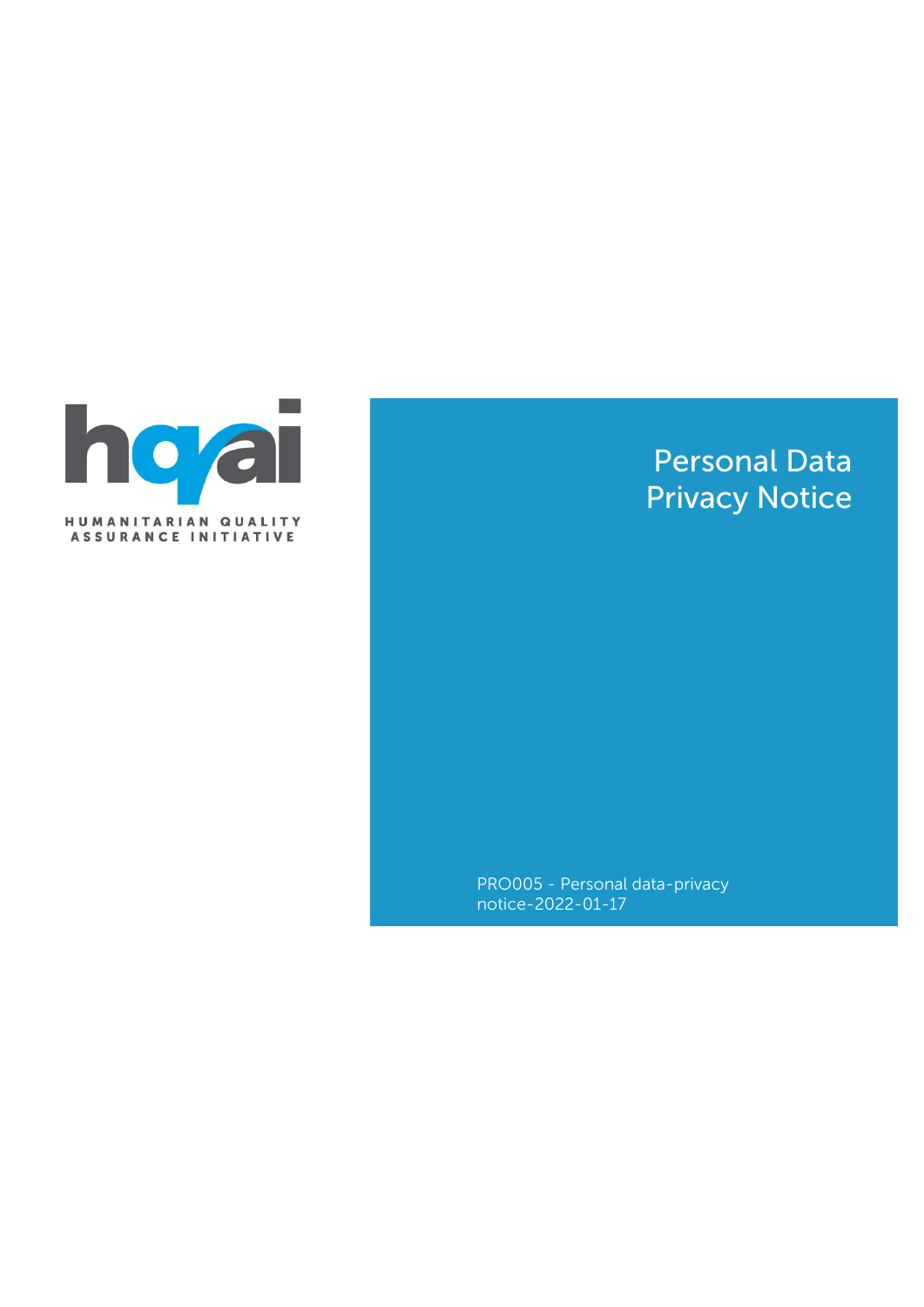

#### Be sure to have the latest version!

HQAI is constantly developing and improving its tools and procedures. Depending on feedback and learning from experience, these may change. Please make sure you're using the latest version.

#### How to give feedback or contribute to the process?

If you would like to provide comments on this document or any aspect of our work, please send your feedback to: [contact@hqai.org](mailto:contact@hqai.org).



| PRO005 - Personal data-privacy notice-2022-01-17 |     |    |                  |                  |  |
|--------------------------------------------------|-----|----|------------------|------------------|--|
| Replaces                                         | new |    |                  |                  |  |
| Nature of change                                 |     |    |                  |                  |  |
| Approval of the original document:               |     | ph | $2022 - 01 - 18$ |                  |  |
| Approval of the current version:                 |     |    | ph               | $2022 - 01 - 18$ |  |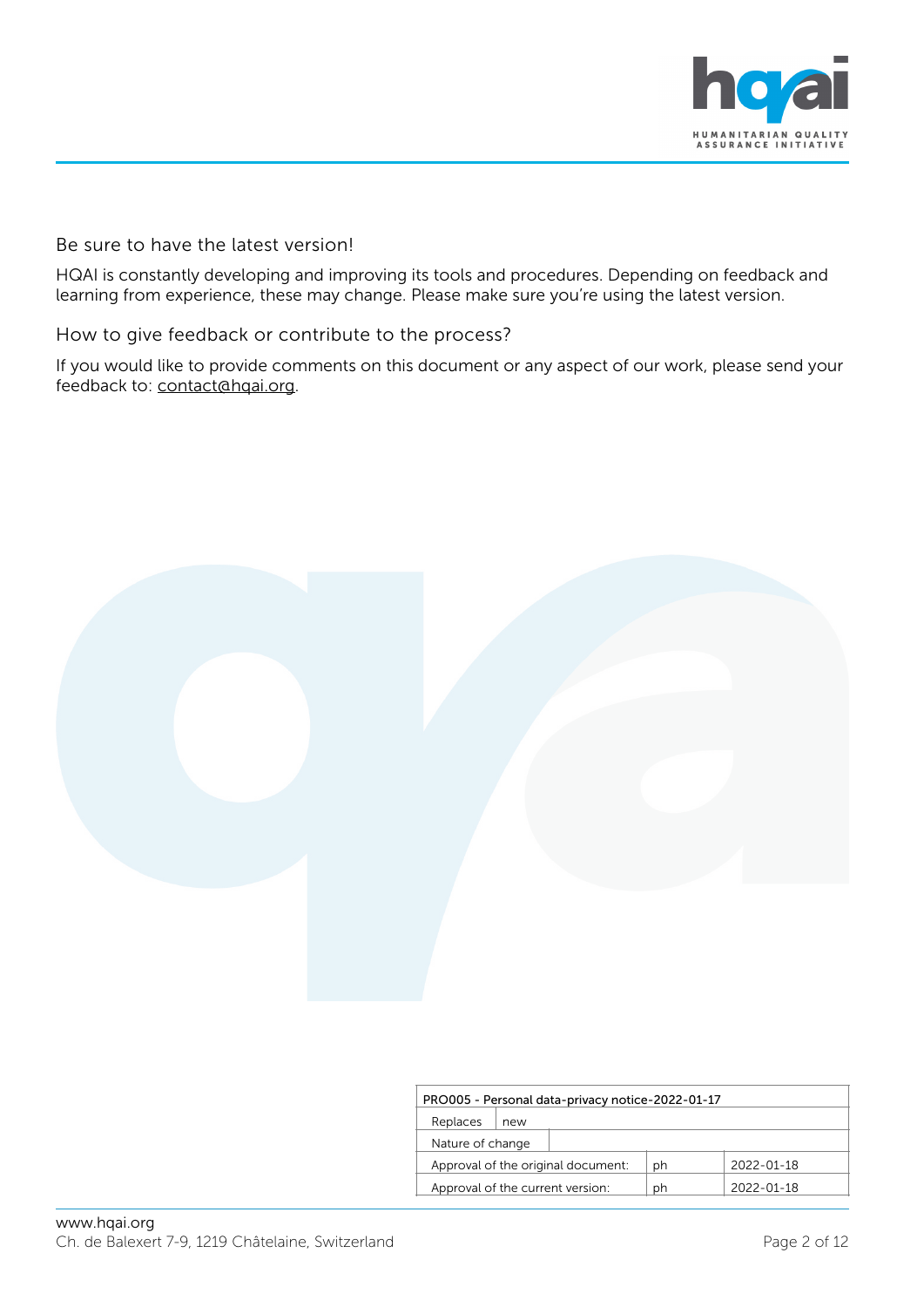

# **Table of Contents**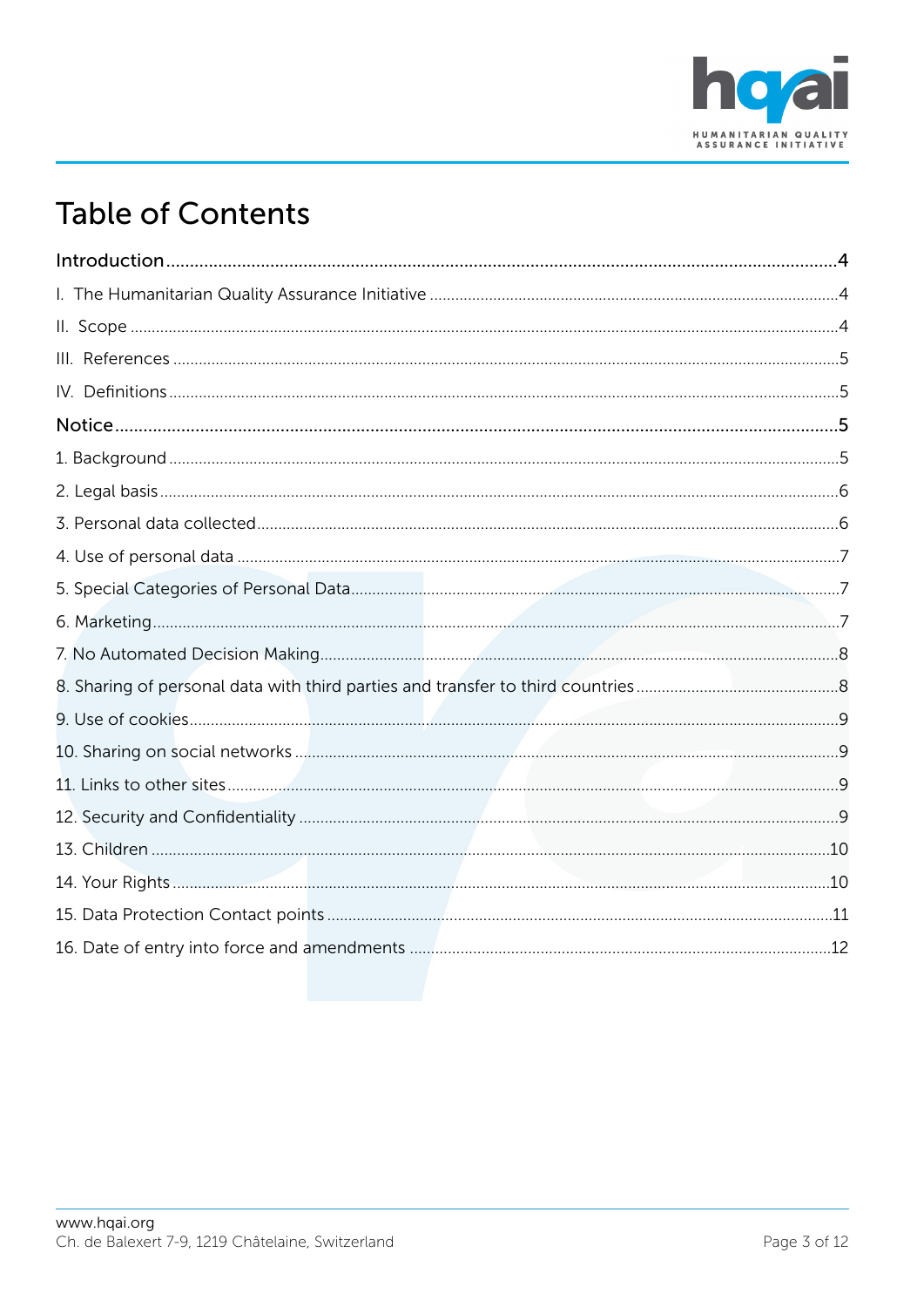

# Personal data privacy notice

# <span id="page-3-0"></span>Introduction

# <span id="page-3-1"></span>I. The Humanitarian Quality Assurance Initiative

HQAI's objective is to improve the Quality and Accountability of organisations working with vulnerable and at-risk population through the provision and promotion of meaningful and adapted independent quality assurance. Its services are intended to build capacity in the sector and provide consistent measurable data in the delivery of quality action, thus improving principled, accountable, efficient provision of aid to vulnerable and at-risk populations.

To all its stakeholders, HQAI is an accountable, open and trustworthy partner, which applies the internationally recognised ground rules of auditing that are impartiality, competence, responsibility, openness, confidentiality and responsiveness to complaints. Our policies, procedures and tools for independent quality assurance follow relevant ISO standards requirements. HQAI's CHS certification scheme is accredited against ISO/IEC 17065:2012.

HQAI has developed robust tools to measure efficiently where an organisation stands in relation to the [Core Humanitarian Standard \(CHS\) on Quality and Accountability.](http://www.corehumanitarianstandard.org/) Tools related to other standards may be developed in the future.

HQAI is committed to the nine fundamental principles of the CHS and implements them as far as they are applicable to its own activities.

These are:

- delivery of services that respond to the needs of users
- timely delivery of these services
- avoidance of negative effects
- transparency and participation in decision-making
- provision of safe complaint mechanisms
- avoidance of duplication
- responsible management of staff, including non discrimination
- responsible use of resources

# <span id="page-3-2"></span>II. Scope

This document sets the rules under which personal data is managed by HQAI in accordance to Swiss and EU legislations.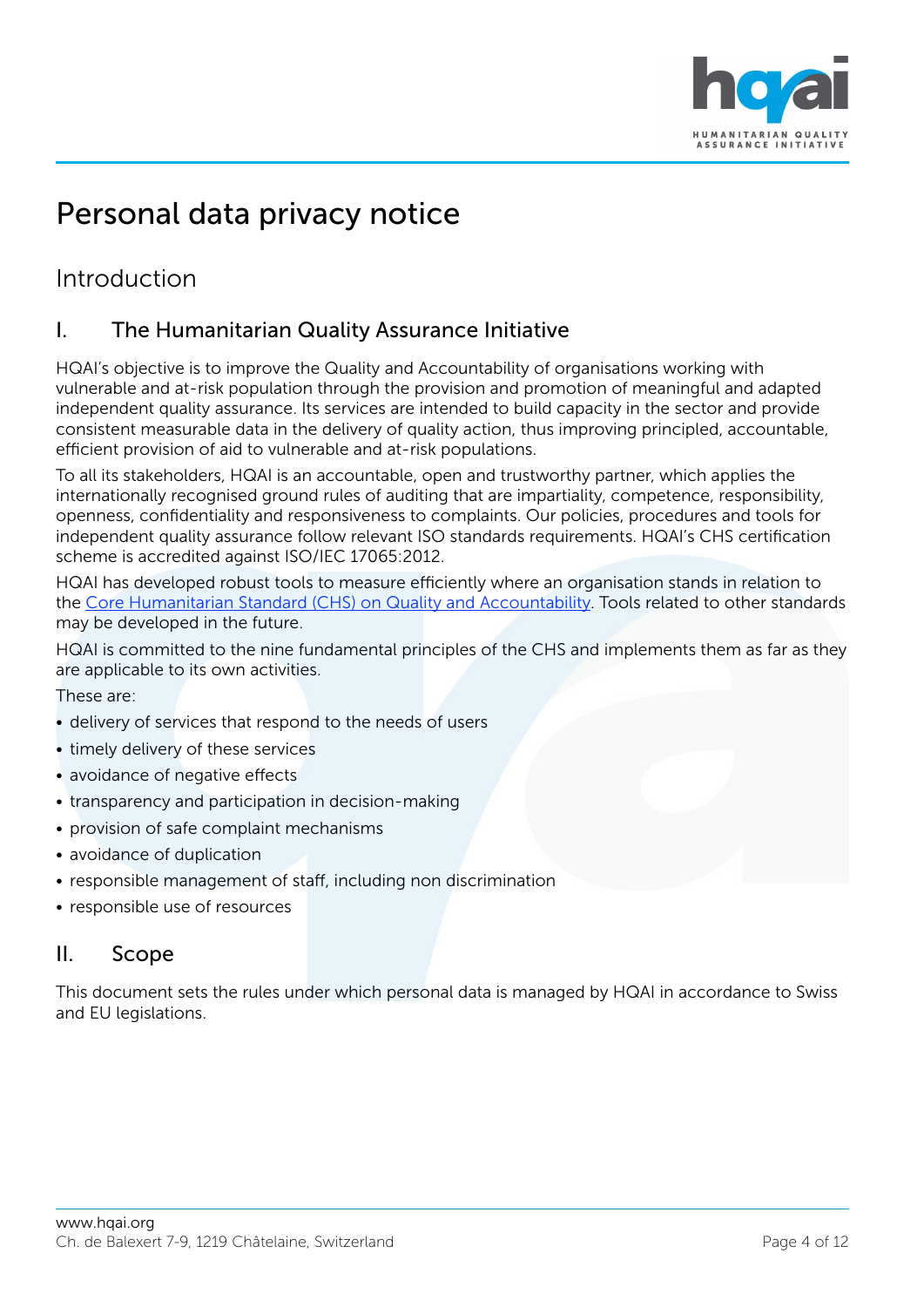

# <span id="page-4-0"></span>III. References

The following referenced documents can usefully complement this document. For dated references, only the edition cited applies. For undated references, the latest edition of the referenced document (including any amendments) applies.

NA

# <span id="page-4-1"></span>IV. Definitions

Unless specified below and in the text, for the purposes of this document, the terms and definitions provided in the CHS and POL114-Quality Assurance policy apply.

| Cookies:          | Small text files that are placed on your computer or other device by websites<br>you visit and are used to make the sites work, to work more efficiently, and to<br>provide information to the site owners.                    |  |  |
|-------------------|--------------------------------------------------------------------------------------------------------------------------------------------------------------------------------------------------------------------------------|--|--|
| Data controller:  | Individual or legal person who determines the purposes for which and the<br>means by which personal data is processed (GDPR)                                                                                                   |  |  |
| Data portability: | The right for data subjects to receive and transfer their personal data between<br>data controllers if the personal data has been provided by the data subject,<br>and the processing is based on a contract or consent (GDPR) |  |  |
|                   | Note: Data is transferred directly to another controller or to an IT environment, without<br>hindrance in a structured, commonly used and machine-readable format ensuring<br>interoperability.                                |  |  |
| Data subject:     | A natural person (i.e. not a company or organisation) whose personal data is<br>being processed by HQAI (adapted form GDPR).                                                                                                   |  |  |
| Personal data:    | Data relating to a physical person who with this data can be identified directly<br>or indirectly (GDPR)                                                                                                                       |  |  |

# <span id="page-4-2"></span>**Notice**

# <span id="page-4-3"></span>1. Background

- 1.1 The purpose of this privacy notice is to provide you with information on the personal data concerning you that is collected by HQAI through its website (hereinafter referred to as the "website") and/or any contact made by you through the association "Initiative Assurance Qualité Humanitaire" (HQAI for its acronym in English) - acting and referred to hereinafter as "we", "us" and "our"), whose registered office is located at Chemin de Balexert 7-9, 1219 Châtelaine (Geneva), Switzerland.
- 1.2 The association is registered in the Geneva Trade Register under the number CHE-258.577.051
- 1.3 We are the "controller" in accordance with the data protection laws that apply to us, such as the European General Data Protection Regulation (GDPR) or the Swiss Federal Act on Data Protection (FADP).
- 1.4 This notice is also intended to explain to you why we collect and process your personal data, on what legal basis and how we process the data you provide to us, and the data we collect when you visit the website. By using our website, filling in an off-line form or signing a contract with HQAI, you agree to the terms of this privacy notice.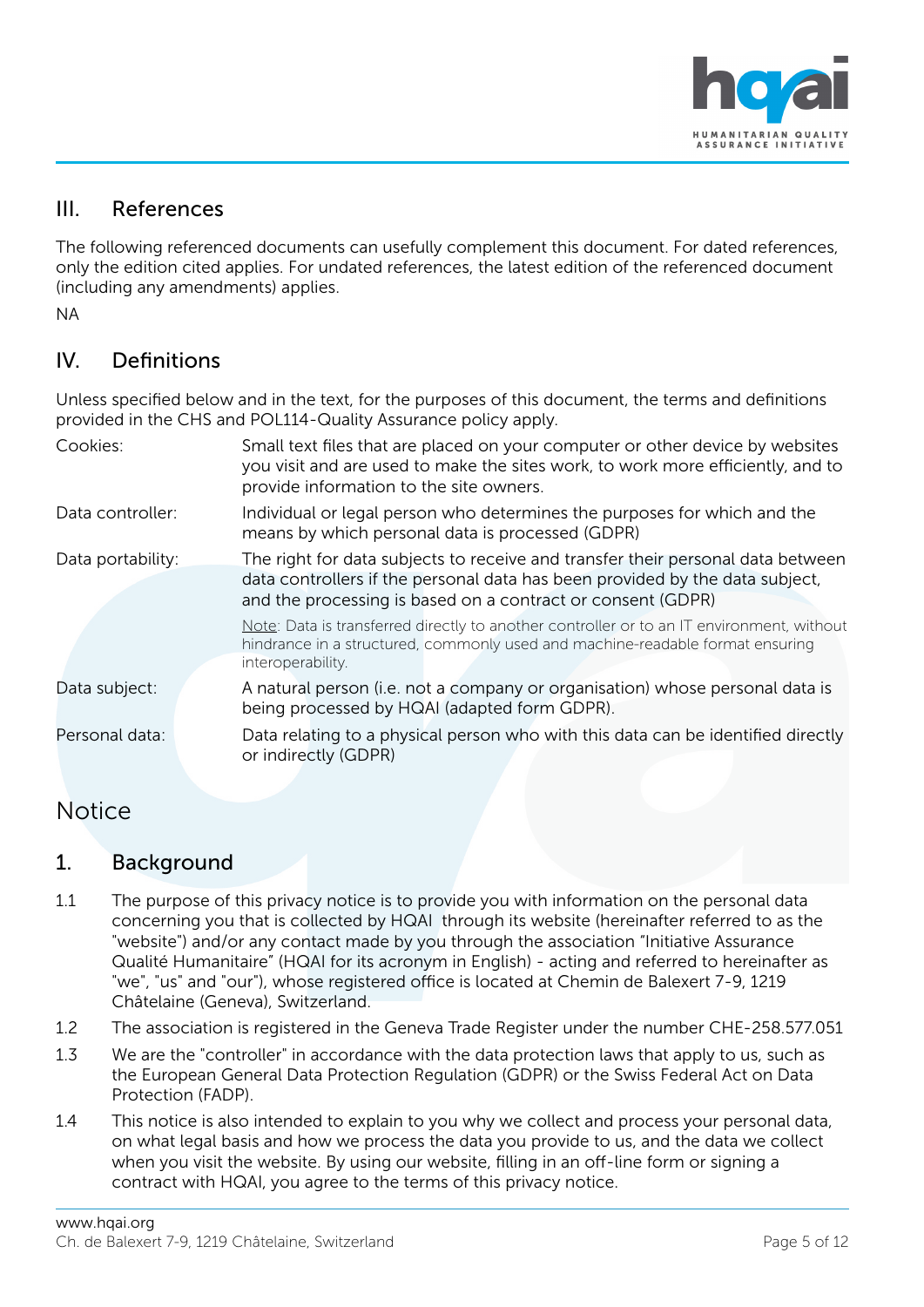

# <span id="page-5-0"></span>2. Legal basis

- 2.1 We process your personal data only because you have given us your specific consent or because such processing is necessary for the performance of a contract to which you are a party.
- 2.2 We comply with the provisions of Swiss law (Federal Data Act on Data Protection or FADP, [https://www.admin.ch/opc/en/classified-compilation/19920153/index.html\)](https://www.admin.ch/opc/en/classified-compilation/19920153/index.html) and European Union law (European Union General Data Protection Regulation, or GDPR, [https://eur](https://eur-lex.europa.eu/eli/reg/2016/679/oj)[lex.europa.eu/eli/reg/2016/679/oj\)](https://eur-lex.europa.eu/eli/reg/2016/679/oj).

# <span id="page-5-1"></span>3. Personal data collected

- 3.1 We collect personal data about you (hereinafter referred to as "personal data") when you apply for one of our services or fill in a web form.
- 3.2 We do not collect personal data through cookies. See below "9. Use of cookies" for more information.
- 3.3 It is sometimes necessary to register in order to access certain pages of our website or to participate in some of our meetings and events, which may be done by e-mail or by using third-party registration tools.
- 3.4 In order to access certain parts of our website with limited access, it is necessary to log in. To create a user account, you must provide us with your first and last name(s), organisation name, business e-mail address and a password.
- 3.5 On the contact form on the website we ask for a name and an e-mail address only.
- 3.6 On different forms, in particular the initial application form (on-line and/or as separate documents) we may ask for the:
	- name;
	- gender;
	- date of birth;
	- e-mail;
	- business or private telephone numbers;
	- skype ID,
	- name of organisation;
	- function in the organisation.
- 3.7 This may concern several employees of the organisation, depending on the nature of the form and only in the measure it is necessary for the delivery of the service that is expected from us.
- 3.8 Specific contracts may require the collection of additional personal information (e.g. bank account, passport number).
- 3.9 We may combine the personal data you provide through this website with other personal data about you obtained from other sources such as e-mail, telephone or our pages on social media platforms, and for the same purposes.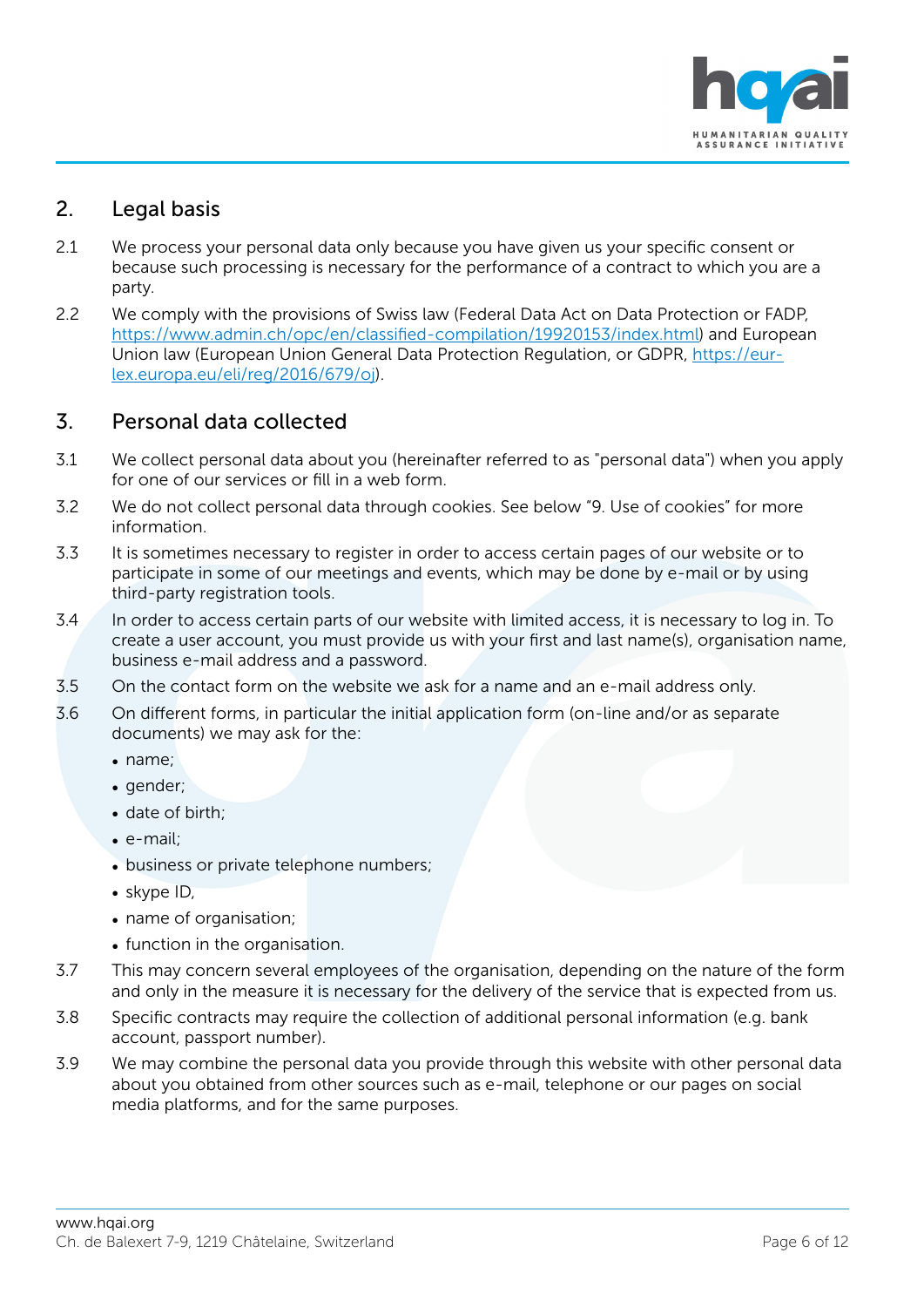

## <span id="page-6-0"></span>4. Use of personal data

- 4.1 Your personal data will be used exclusively to the extent necessary to enable us to:
	- 4.1.1 on the basis of your specific consent, respond to your direct requests, as stated when we collect your personal data or explained before any use of your data;
	- 4.1.2 on the basis of your specific consent, create a user account and complete a user profile to enable you to benefit from unique identification and thus access certain restricted areas of our site or Cloud, which are accessible to you depending on your relationship with HQAI.
	- 4.1.3 enable you to register for any of our meetings or events, based on your acceptance of the related terms and conditions, by facilitating feedback and discussion during such meetings or events;
	- 4.1.4 to compile statistics anonymised on the use of our website or our services;
	- 4.1.5 on the basis of your specific consent, respond to media requests where relevant;
	- 4.1.6 to send you one or more of our newsletters or targeted information, subject to obtaining your explicit prior consent.
- 4.2 We will not use your personal data for purposes other than those set out in this privacy notice, except to comply with a legal obligation.
- 4.3 However, if we do use your personal data for other purposes, we will update our privacy notice and notify you. With respect to consent-based activities, we will not process your personal data for new purposes without first obtaining your consent.

# <span id="page-6-1"></span>5. Special Categories of Personal Data

- 5.1 To ensure optimal access to our on-site meetings or events, we may ask you if you have a disability that would require special measures to facilitate your presence, or if you are on a special diet.
- 5.2 We will not collect or process any other special categories of personal data about you, such as data revealing your racial or ethnic origin, your political, religious or philosophical opinions or other beliefs of a similar nature, your trade union membership.
- 5.3 We will not collect or process any genetic or biometric data that can accurately identify a natural person, his or her health, sex life or sexual orientation.

# <span id="page-6-2"></span>6. Marketing

- 6.1 We will not use your personal data for marketing mailings to you or to third parties without your prior explicit consent, unless permitted by applicable law.
- 6.2 You can decide at any time to stop receiving commercial or promotional information from us. Note: To do so, simply unsubscribe free of charge and without justification from any direct marketing campaign and object to the future processing of your personal data for this purpose by sending us a message to [communication@hqai.org](mailto:communication@hqai.org) with the word "unsubscribe" in the subject line of your e-mail. You
- 6.3 Please note that, although you will no longer receive our promotional messages, you will continue to receive information relating to any contracts you may have entered into with us.

can also use the unsubscribe procedure provided in all promotional messages that we send you.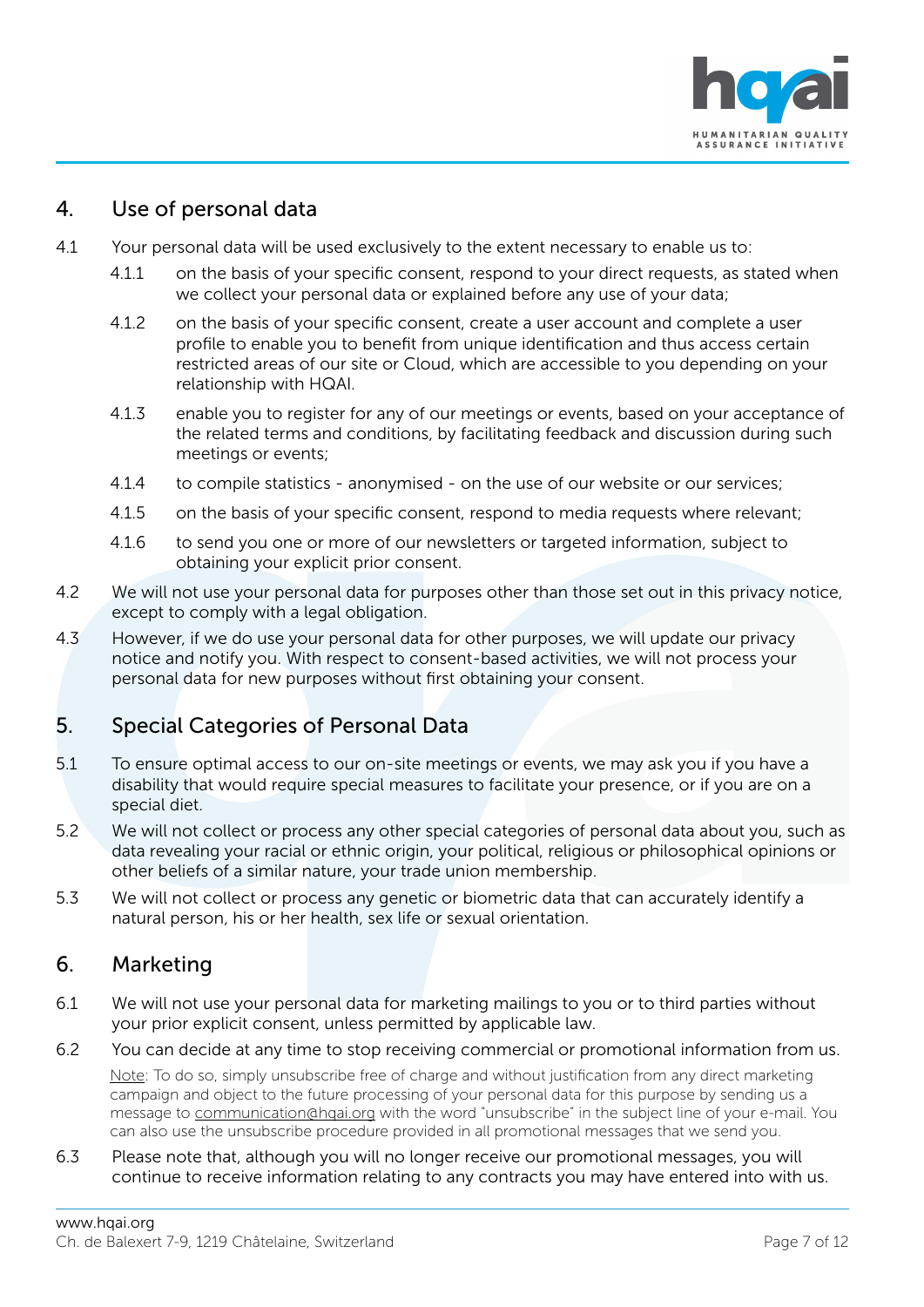

# <span id="page-7-0"></span>7. No Automated Decision Making

- 7.1 We will not use automated decision-making processes, nor profiling, without your prior explicit consent, unless permitted by applicable law, in particular FADP and the EU GDPR.
- 7.2 In such a case, we will explain to you the reasons why we have used such a device, as well as the importance and the consequences that this could have for you.

# <span id="page-7-1"></span>8. Sharing of personal data with third parties and transfer to third countries

- 8.1 We will not make your personal data available to any third party or disclose them unless such data transfer is based on your specific consent, is necessary for the performance of a contract between you and us or is permitted or required by law or by order of an administrative or judicial authority.
- 8.2 We may pass on your personal data to:
	- 8.2.1 persons entrusted by us with an audit that you have entrusted to us;
	- 8.2.2 persons in charge of an audit concerning the operation of HQAI;
	- 8.2.3 persons in charge of undertaking performance trend analysis or other studies on behalf of HQAI;
	- 8.2.4 partners involved in our meetings or events;
	- 8.2.5 suppliers of direct mail tools used to send our newsletters;
	- 8.2.6 hosts;
	- 8.2.7 persons to whom we are obliged to transmit them by virtue of an enforceable order from a judicial or administrative authority.
- 8.3 HQAI endeavours not to use services that require storing data outside Switzerland or the European Economic Area.

Note: Your personal information may nevertheless be accessed and processed outside Switzerland or the European Economic Area (the European Economic Area or EEA comprises the European Union and Iceland, Liechtenstein and Norway), including by personnel of our auxiliaries (suppliers or agents) operating outside Switzerland or the EEA (this includes, for example, auditors we appoint).

- 8.4 When in the absence of any reasonable alternative your personal information is transferred outside Switzerland or the EEA, we require that one of the following appropriate safeguards be in place in accordance with data protection laws:
	- 8.4.1 a decision of the European Commission recognising that the country receiving the transfer of our clients' data provides an adequate level of data protection;
	- 8.4.2 that, in the absence of such a decision, existing contracts with such auxiliaries include EU-approved standard clauses relating to the protection of our partners' data.
	- 8.4.2 concerning auditors, that they do not store data outside of HQAI's server other than what strictly necessary for the accomplishment of their tasks and that their computers be protected according to industry standards (see also 12.3).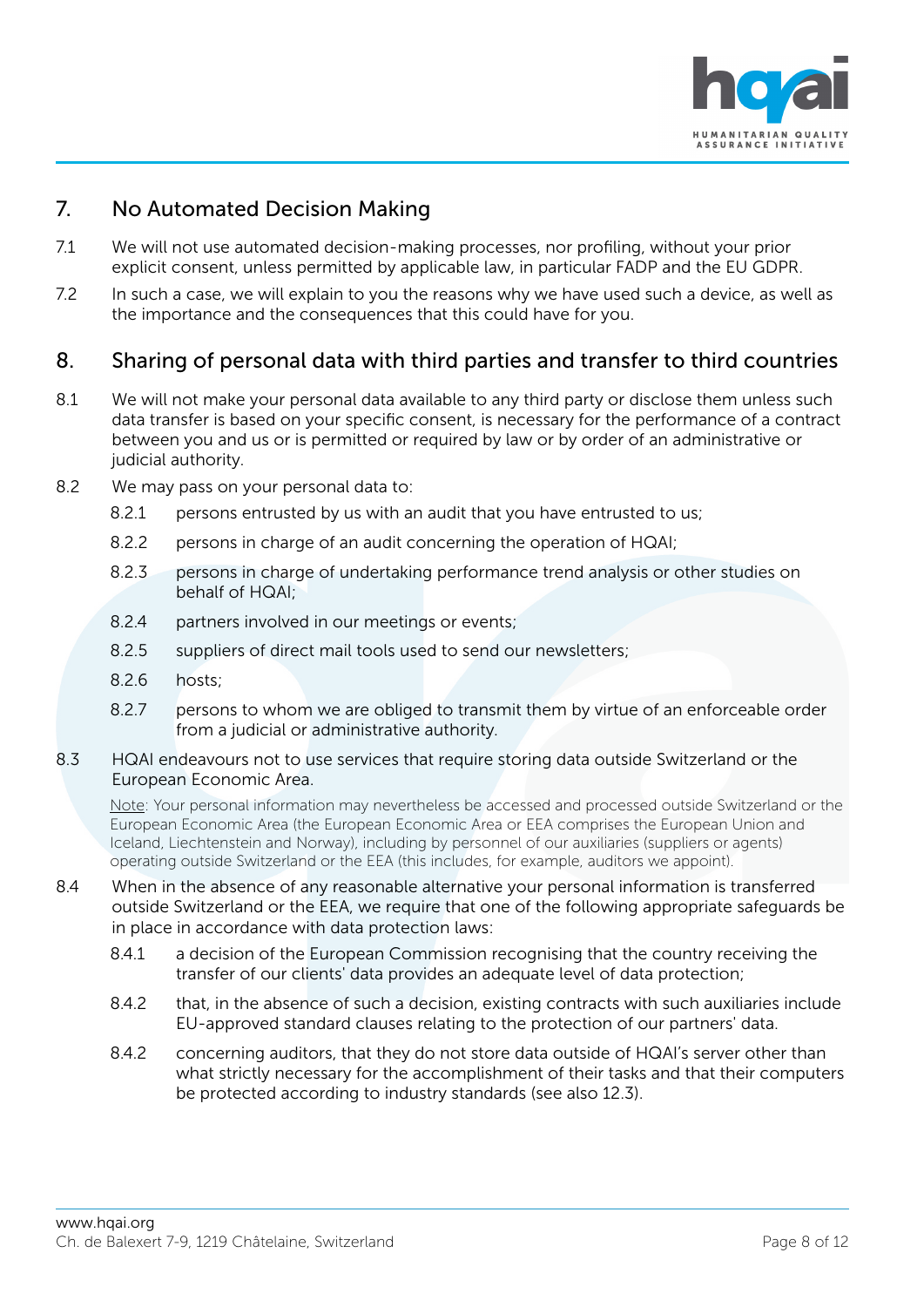

### <span id="page-8-0"></span>9. Use of cookies

- 9.1 Our website uses one strictly necessary cookies for security reasons as well as few cookies used by Google Analytics to collect information about how visitors use our website.
- 9.1 We have however chosen to activate the IP Anonymisation feature on Google Analytics to mask visitors' IPs.

Note: IP Anonymisation takes place before any data is processed or stored, meaning that no complete IP address is stored.

### <span id="page-8-1"></span>10. Sharing on social networks

#### 10.1 We propose links from our website to Facebook, Twitter, LinkedIn and other social media platforms of your choice using the "Share" buttons.

Note: For data protection reasons, we have deliberately chosen not to use automatic social sharing plugins on our website. We prefer to use an alternative technical solution that allows you to decide if and when you wish to transmit data to social network operators. Thus, when you visit our site, your data is never automatically transmitted to a social network. In order for your browser to connect to the servers of the social network, you will need to click on the button provided for this purpose. In fact, when you click on certain elements of the site and then on the social network icon, you authorise your browser to connect to the servers of this social network and to transmit data to its operator, whether or not you are a subscriber to this social network.

#### 10.2 We have no control over the nature of the data that social networks may then collect or the scope of collection.

Note: To learn more about the purpose and scope of data collection, processing and use by social networks, as well as your data protection rights and configuration settings, please refer to the respective privacy notices of the social networks.

### <span id="page-8-2"></span>11. Links to other sites

#### 11.1 In certain sections of this website, we provide links to external sites to offer specific functionalities.

Note: This may be the case, for example, for third-party registration tools used to register you for our meetings or events.

#### 11.2 These links are not subject to this privacy notice.

Note: These links are provided for your convenience, but we have no control over these third parties or their websites, nor on whether their privacy policies will differ with respect to the information collected about you when you visit their sites. We encourage you to carefully read the privacy notices of all websites before disclosing any personally identifiable information to them.

# <span id="page-8-3"></span>12. Security and Confidentiality

- 12.1 We have implemented technical and organisational measures in accordance with good practice to ensure an appropriate level of security for the personal data processed, however, security requires efforts on the part of all parties concerned.
- 12.2 When you provide personal information via our website, this information is transmitted securely over the internet using an industry standard protocol (Hypertext Transfer Protocol Secure (HTTPS)).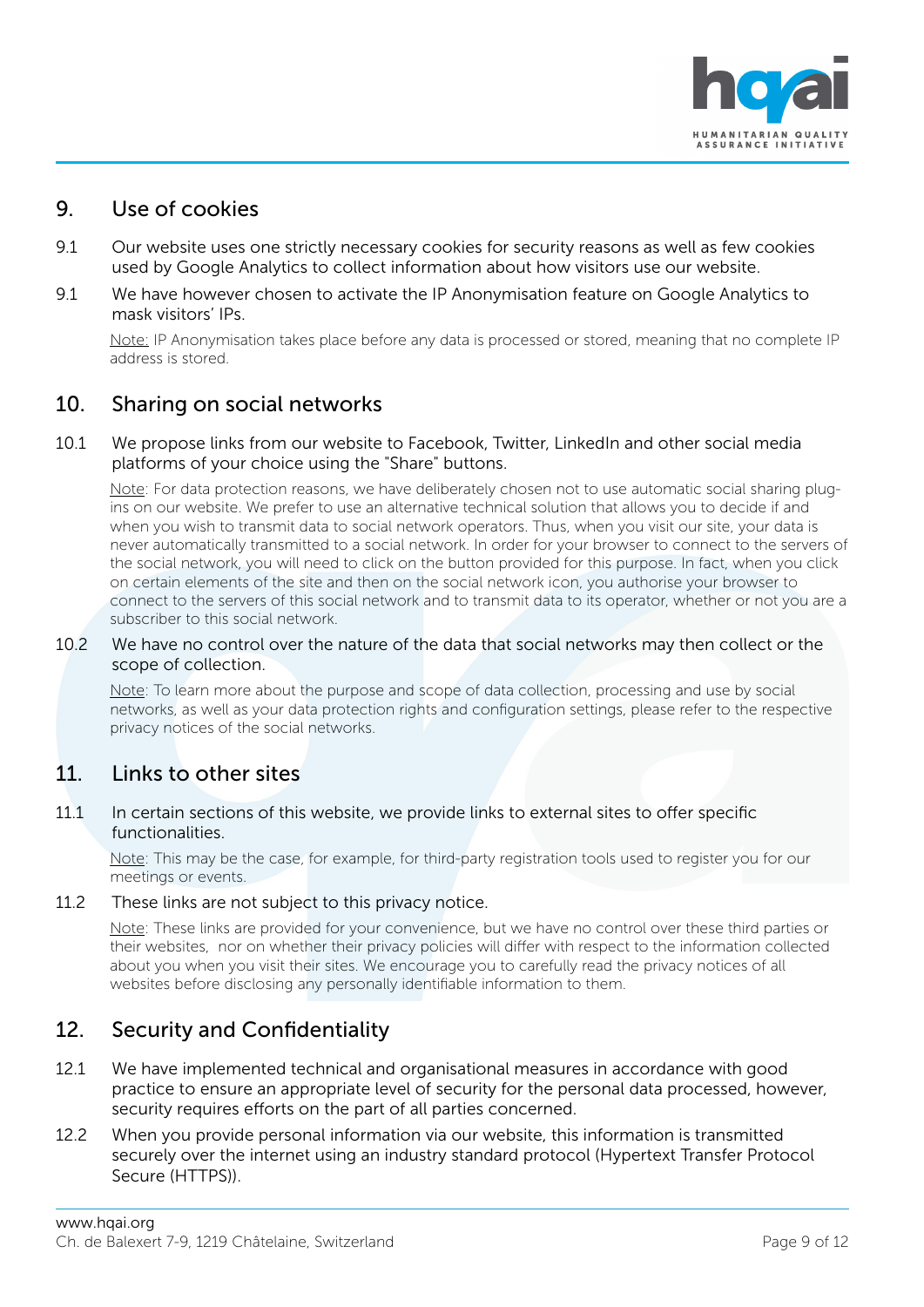

- 12.3 As for third parties who act on our behalf to perform the tasks described in this Notice, or for other purposes that you have approved, we require them to take appropriate technical and organisational measures to protect the data.
- 12.4 This Privacy Notice does not apply to our partners whose sites are accessible through links on HQAI's site.

Note: These are subject to independent privacy policies and are not controlled by HQAI. We are thus not responsible for any personal information that third parties may collect about you through these other websites.

- 12.5 In addition, in some cases we may be required by law to disclose our partners' personal information to third parties, in which case we have limited control over how such information is protected by such third parties.
- 12.6 We encourage you to further contribute to these efforts by taking appropriate security measures yourself, including using effective passwords and avoiding sharing your usernames and passwords.
- 12.7 If you receive a suspicious e-mail, for example, referring to a communication with us that you believe has not taken place or if you have any doubts about the origin of an e-mail, please let us know.

# <span id="page-9-0"></span>13. Children

- 13.1 Our Website is not directed to children under the age of sixteen, and we do not knowingly collect information from children under the age of sixteen.
- 13.2 If you suspect that your child has provided us with personal data, please contact us at [communication@hqai.org](mailto:communication@hqai.org) (see also 14.2).

# <span id="page-9-1"></span>14. Your Rights

- 14.1 You can exercise your right to access your personal data at any time, as well as your right to correct and, if necessary, delete them.
- 14.2 In order to be able to process your request, you must provide us with the information below:
	- 14.2.1 all information enabling us to verify your identity (at least a copy of your valid identity document with an up-to-date photo);
	- 14.2.2 in the event of a request on behalf of someone else, a declaration of consent by that person with the elements to verify his or her identity (at least a copy of his or her valid identity document with an up-to-date photo);
	- 14.2.3 a description of the data you wish to access and a range of dates during which it may have been collected;
	- 14.2.3 other information that may enable us to find your data.
- 14.3 If you believe that we hold incorrect or incomplete information about you, please contact us to correct it.
- 14.4 You may also object to the processing of the data or request that it be restricted and benefit from the right to data portability in accordance with Article 20 of the GDPR by filling in a specific form available on our online platform and/or sending an email to the data manager at communication@hqai.org.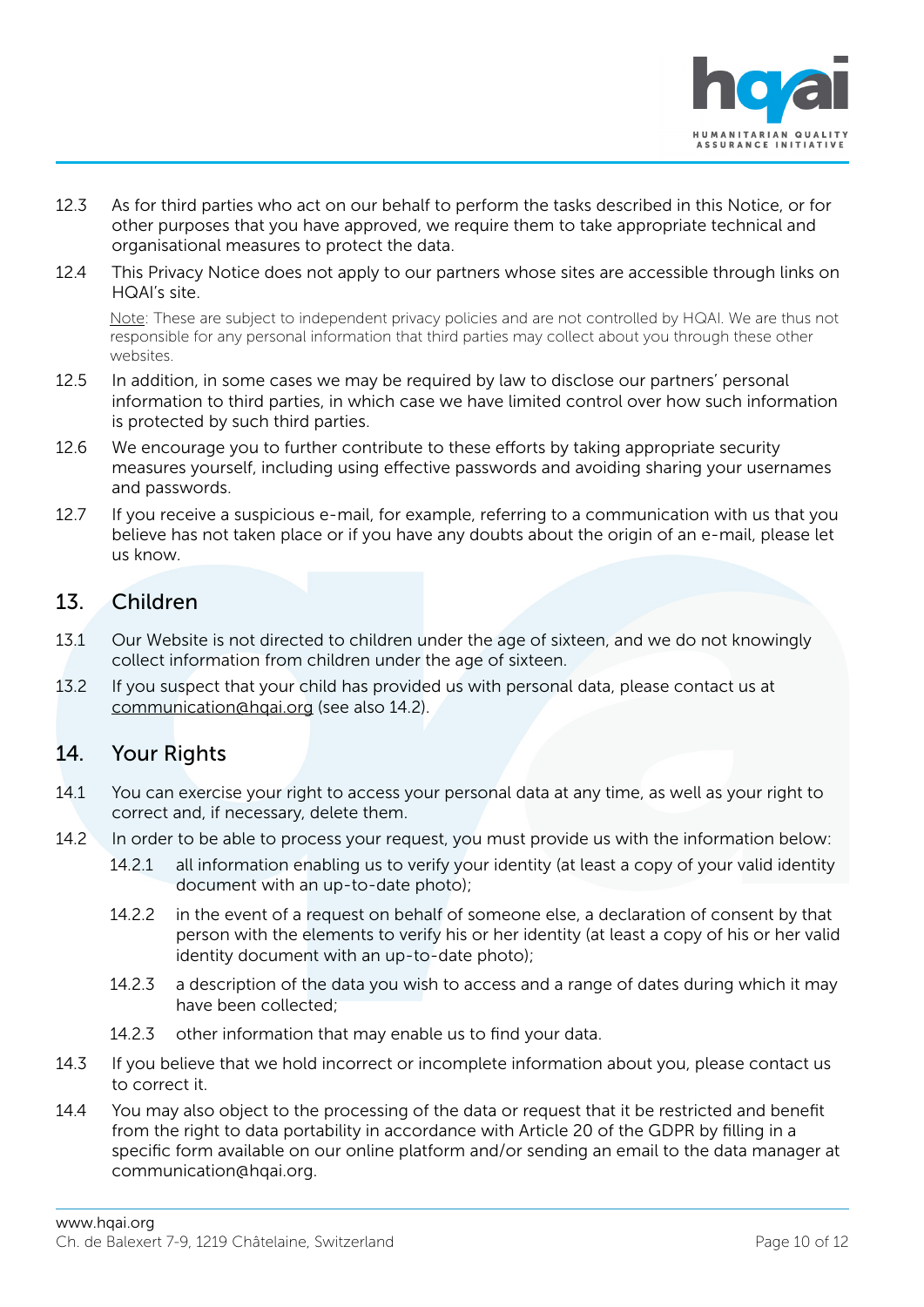

- 14.5 We will only retain your personal data for the time necessary to achieve the purposes described above or in accordance with FADP or GDPR on data retention and the statutory limitation periods for making a claim.
- 14.6 In certain circumstances, you may request that we retain your data, but not use it; for example, if you consider that we hold information about you that you may need for legal reasons.
- 14.7 In addition, you may believe that you have grounds to refuse the use of your data where such use is based on our legitimate interest, as explained in this policy.

Note: Before we use your data for our business interests, we have adjusted these interests to your rights and freedoms. However, if you believe that you have reasons to refuse the use of your data, you can explain your particular situation to us and we will consider your request.

14.8 If necessary, you have the right to withdraw your consent at any time, without prejudice to the legitimacy of processing operations based on the consent obtained prior to its withdrawal.

Note: If you have any concerns about the use of your personal data and the respect of your rights, please contact us. We will answer your questions and take the necessary steps to ensure that our practices are consistent with our promises and obligations.

- 14.9 As a data subject, you have the right to lodge a complaint with a supervisory authority (in particular in Switzerland or in the EU Member State of your habitual residence, place of work or the place where the violation was committed) if you believe that the processing of your personal data violates the data protection law in force.
- 14.10 In the event of a dispute regarding the content or application of this personal Data Protection Notice, the ordinary courts of Geneva (Switzerland) are competent to rule, with appeal to the Swiss Federal Court being reserved.

# <span id="page-10-0"></span>15. Data Protection Contact points

- 15.1 We have appointed Désirée Walter as key contact, who can be reached at [communication@hqai.org,](mailto:communication@hqai.org) specifying in the title of the message that it concerns an enquiry about your personal data.
- 15.2 You can contact this person for any questions relating to the processing of your personal data and the exercise of your rights under current national and European data protection legislation.

#### Representative to the European Union and the United Kingdom

15.3 If you are located in the EEA or the United Kingdom and have questions about your personal data or would like to request to access, update, or delete it, you may contact our representative at:

Bird & Bird GDPR Representative Services SRL

Avenue Louise 235 1050 Bruxelles Belgium [EUrepresentative.HQAI@twobirds.com](mailto:EUrepresentative.HQAI@twobirds.com) Key Contact: Vincent Rezzouk-Hammachi Bird & Bird GDPR Representative Services UK 12 New Fetter Lane